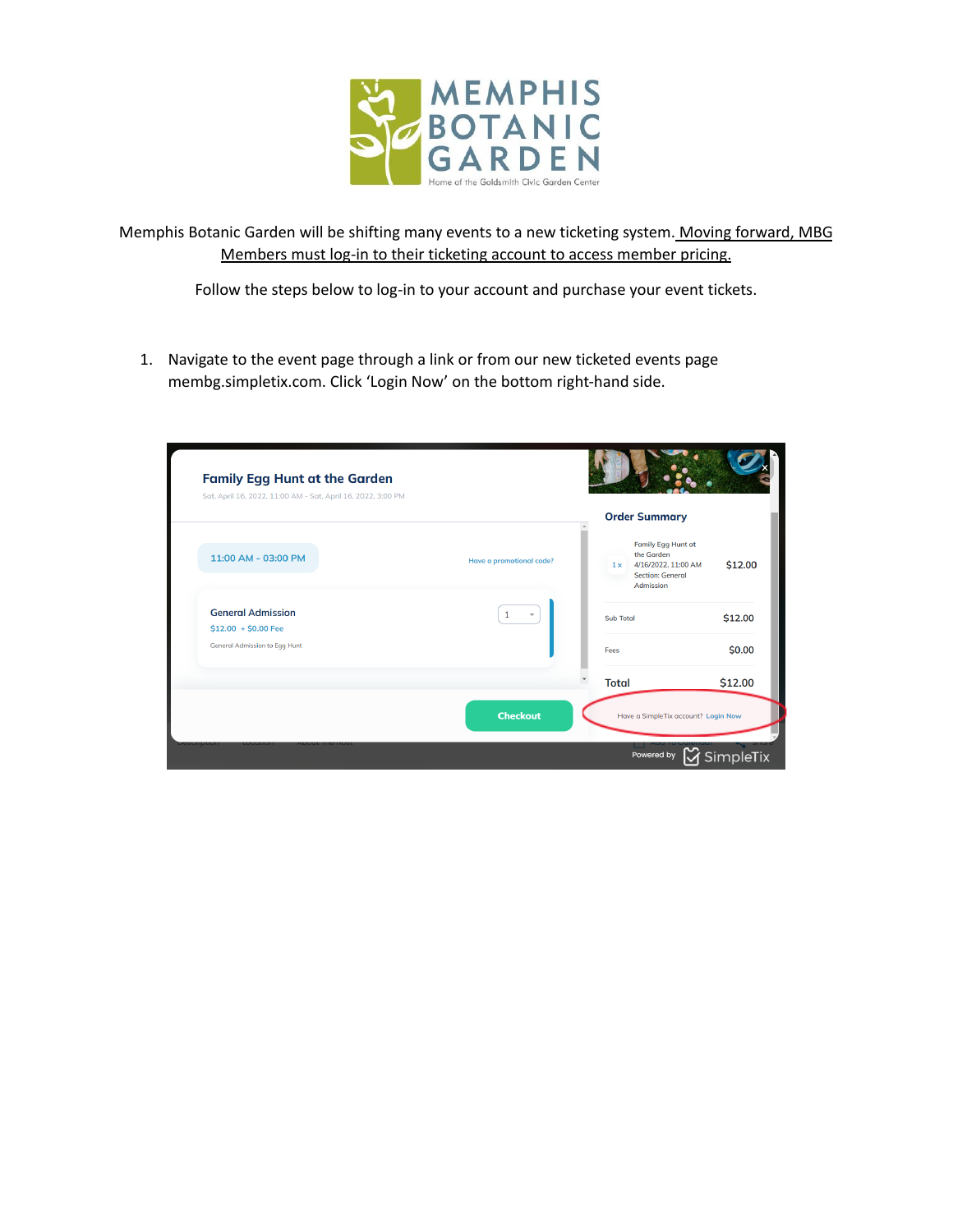2. Once you've clicked the link you can log in with the email connected to your MBG Membership. The password you will use to login for the first time is 123456789. After you are logged in, you will be able to change your password.

| Sat, April 16, 2022, 11:00 AM - Sat, April 16, 2022, 3:00 PM |                          | Login                                                        | Cancel |
|--------------------------------------------------------------|--------------------------|--------------------------------------------------------------|--------|
|                                                              |                          | Email Address *<br>$\blacksquare$<br>william.henry@membg.org |        |
| 11:00 AM - 03:00 PM                                          | Have a promotional code? | Password *<br>A<br>                                          |        |
| <b>General Admission</b><br>$$12.00 + $0.00$ Fee             | $\mathbf{1}$             | Log in                                                       |        |
| General Admission to Egg Hunt                                |                          | OR                                                           |        |
|                                                              |                          | Forgot your password?                                        |        |

3. Any discounts associated with your Membership type will automatically generate. We will no longer have member-specific discount codes.

| <b>Family Egg Hunt at the Garden</b><br>Sat, April 16, 2022, 11:00 AM - Sat, April 16, 2022, 3:00 PM                                 |                          |                                  |
|--------------------------------------------------------------------------------------------------------------------------------------|--------------------------|----------------------------------|
| 11:00 AM - 03:00 PM                                                                                                                  | Have a promotional code? |                                  |
| <b>General Admission</b><br>$$12.00$ (\$10.00) + \$0.00 Fee                                                                          | $\Omega$                 |                                  |
| 1) Individual Membership members get this special discounted price. (Limited to 1 tickets, beyond this tickets are:<br>\$12.00 each) |                          |                                  |
| <b>General Admission to Eqq Hunt</b>                                                                                                 |                          |                                  |
|                                                                                                                                      | Checkout                 | Welcome William Henry Logout     |
|                                                                                                                                      |                          | <b>V</b> SimpleTix<br>Powered by |